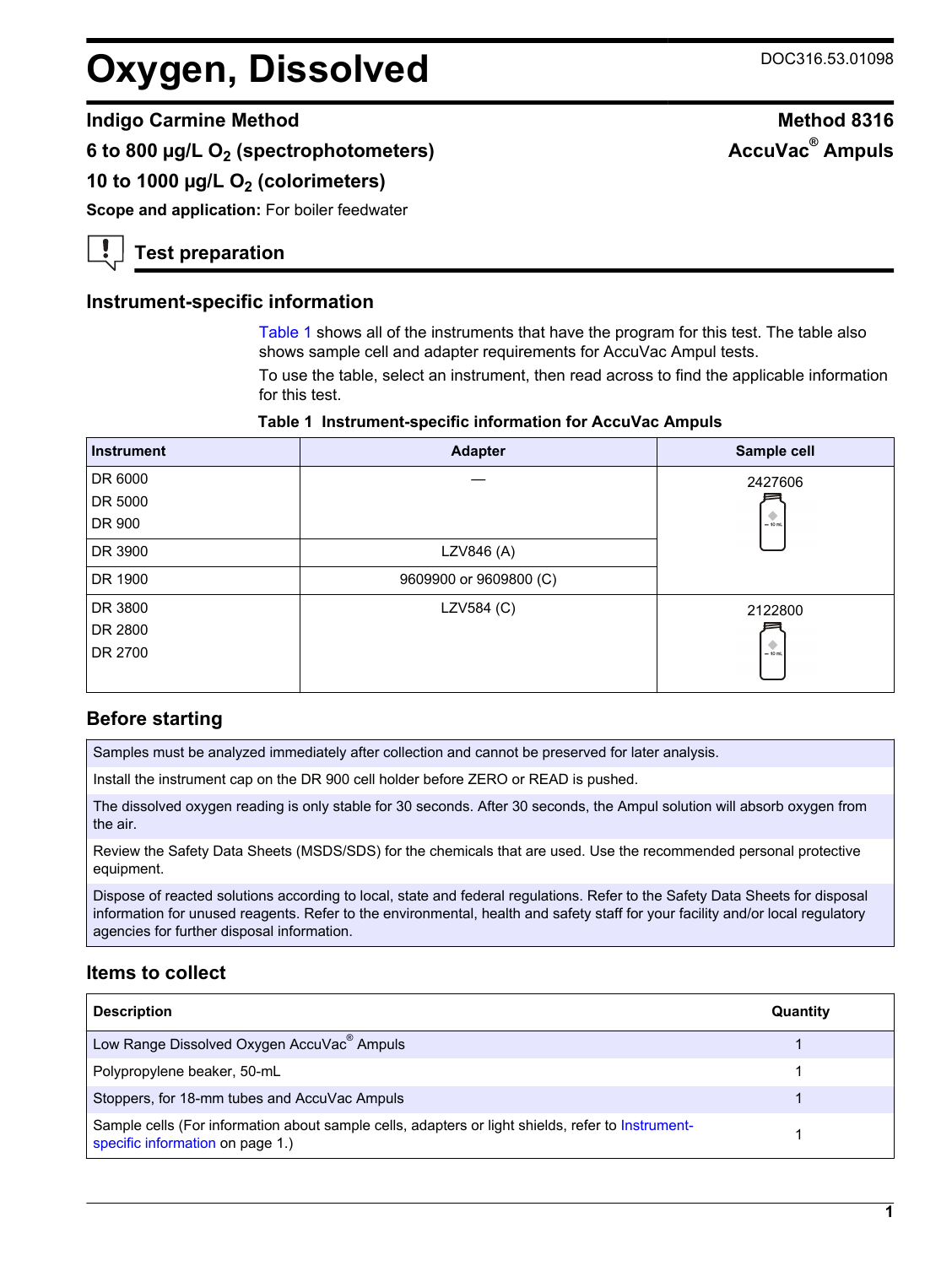Refer to [Consumables and replacement items](#page-3-0) on page 4 for order information.

## **Sample collection**

The main consideration with sample collection is to prevent contamination of the sample with atmospheric oxygen.

- Samples must be analyzed immediately after collection and cannot be preserved for later analysis.
- For best results, collect the sample from a stream of water that is hard-plumbed to the sample source.
- Use a funnel to maintain a continuous flow of sample and also to collect a sufficient volume to fill the Ampul.
- Do not introduce air into the sample.
- Rubber tubing, if used, will introduce unacceptable amounts of oxygen into the sample unless the length of tubing is minimized and the flow rate is maximized.
- Flush the sampling system with sample for at least 5 minutes.

## **AccuVac® Ampul procedure**

<span id="page-1-0"></span>

**1.** Start program **446 Oxygen, Dis LR AV**. For information about sample cells, adapters or light shields, refer to [Instrument](#page-0-1)[specific information](#page-0-1) on page 1.

*Note: Although the program name can be different between instruments, the program number does not change.*



**2. Prepare the blank:** Fill the sample cell with 10 mL

of sample.



**3.** Clean the blank sample cell.



**4.** Insert the blank into the cell holder.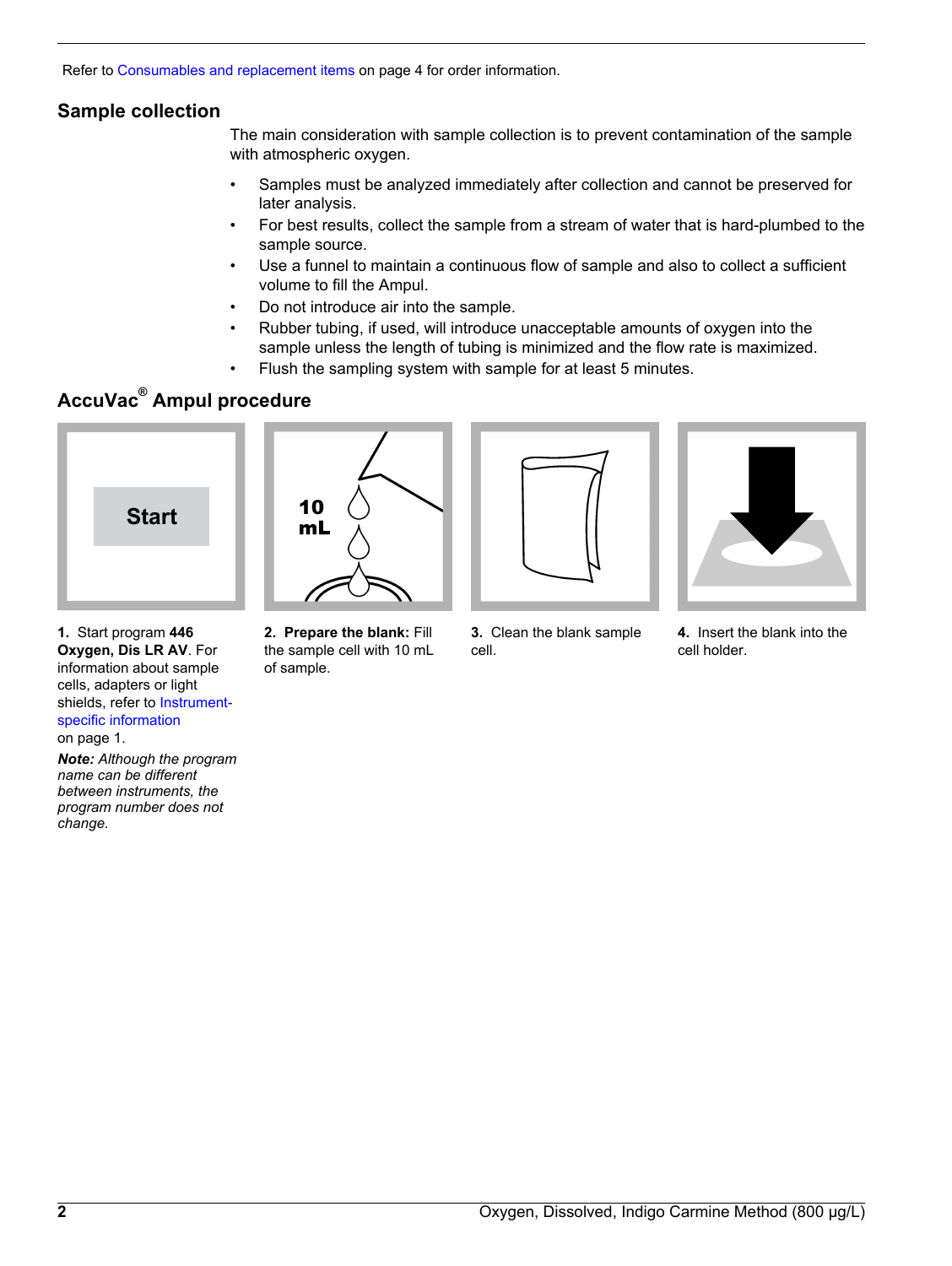



**5.** Push **ZERO**. The display shows 0  $\mu$ g/L O<sub>2</sub>.

**6. Prepare the sample:** Immerse the AccuVac Ampul in the sample and fill the Ampul with sample. For best results, collect the sample from a stream of water that is hard-plumbed to the sample source. Refer to [Sample collection](#page-1-0) on page 2.



**7. Immediately** clean and then insert the Ampul into the cell holder.



**8.** Push **READ**. Results show in  $\mu$ g/L O<sub>2</sub>.

## **Interferences**

Excess amounts of thioglycolate, ascorbate, ascorbate + sulfite, ascorbate + cupric sulfate, nitrite, sulfite, thiosulfate and hydroquinone will not reduce the oxidized form of the indicator and do not cause significant interference.

| Interfering substance | ∣ Interference level                                                                           |
|-----------------------|------------------------------------------------------------------------------------------------|
| Hydrazine             | A 100,000-fold excess will start to reduce the oxidized form of the indicator solution.        |
| Sodium hydrosulfite   | Reduces the oxidized form of the indicator solution and will cause a significant interference. |

## **Accuracy check**

#### **Reagent blank measurement**

A reagent blank for this test can be measured as follows:

- **1.** Fill a 50-mL beaker with sample.
- **2.** Add one sodium hydrosulfite powder pillow and mix.
- **3.** Fill a Low Range Dissolved Oxygen AccuVac Ampul with this sample.
- **4.** Measure the dissolved oxygen concentration as shown in the test procedure. The result should be  $0 \pm 6$  µg/L O<sub>2</sub>.

## **Method performance**

The method performance data that follows was derived from laboratory tests that were measured on a spectrophotometer during ideal test conditions. Users can get different results under different test conditions.

| Program | <b>Standard</b> | Precision (95% confidence interval) | <b>Sensitivity</b><br>Concentration change per 0.010 Abs change |
|---------|-----------------|-------------------------------------|-----------------------------------------------------------------|
| 446     | N/A             | not determined                      | 6 $\mu$ g/L O <sub>2</sub>                                      |

## **Summary of method**

The Low Range Dissolved Oxygen AccuVac Ampul contains reagent vacuum-sealed in an Ampul. When the AccuVac Ampul is broken open in a sample containing dissolved oxygen, the yellow solution will turn blue. The blue color development is proportional to the concentration of dissolved oxygen. Test results are measured at 610 nm.